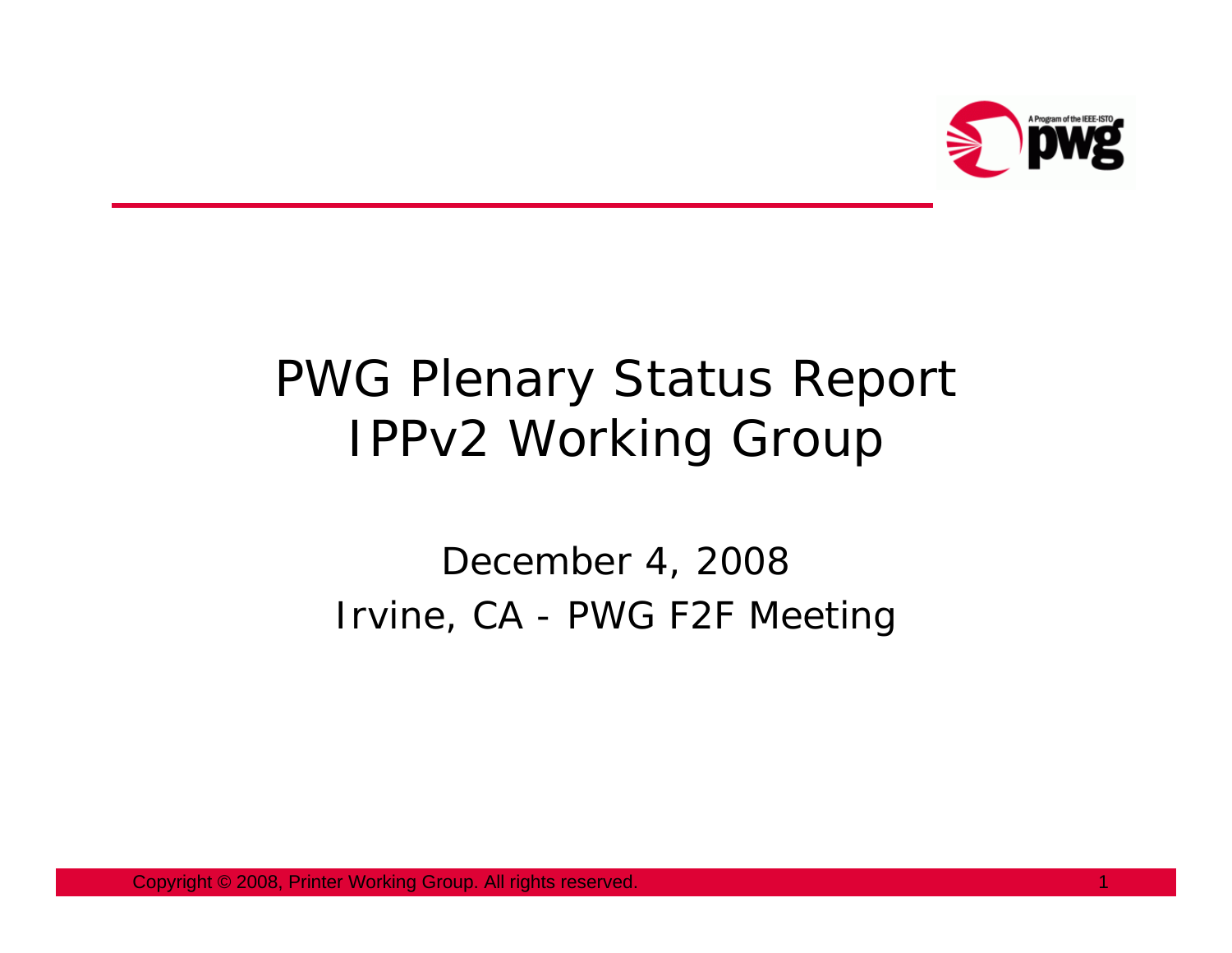

- There are currently multiple extensions to IPP/1.1
	- 7 approved IETF Proposed Standards
	- 6 approved PWG Candidate Standards
- Many IPP implementers are unaware of these extensions
- A new IPP/2.0 (including 2.1, 2.2) standard will bring attention to these extensions and encourage their adoption
- No new extensions will be developed in the IPP/2.0 project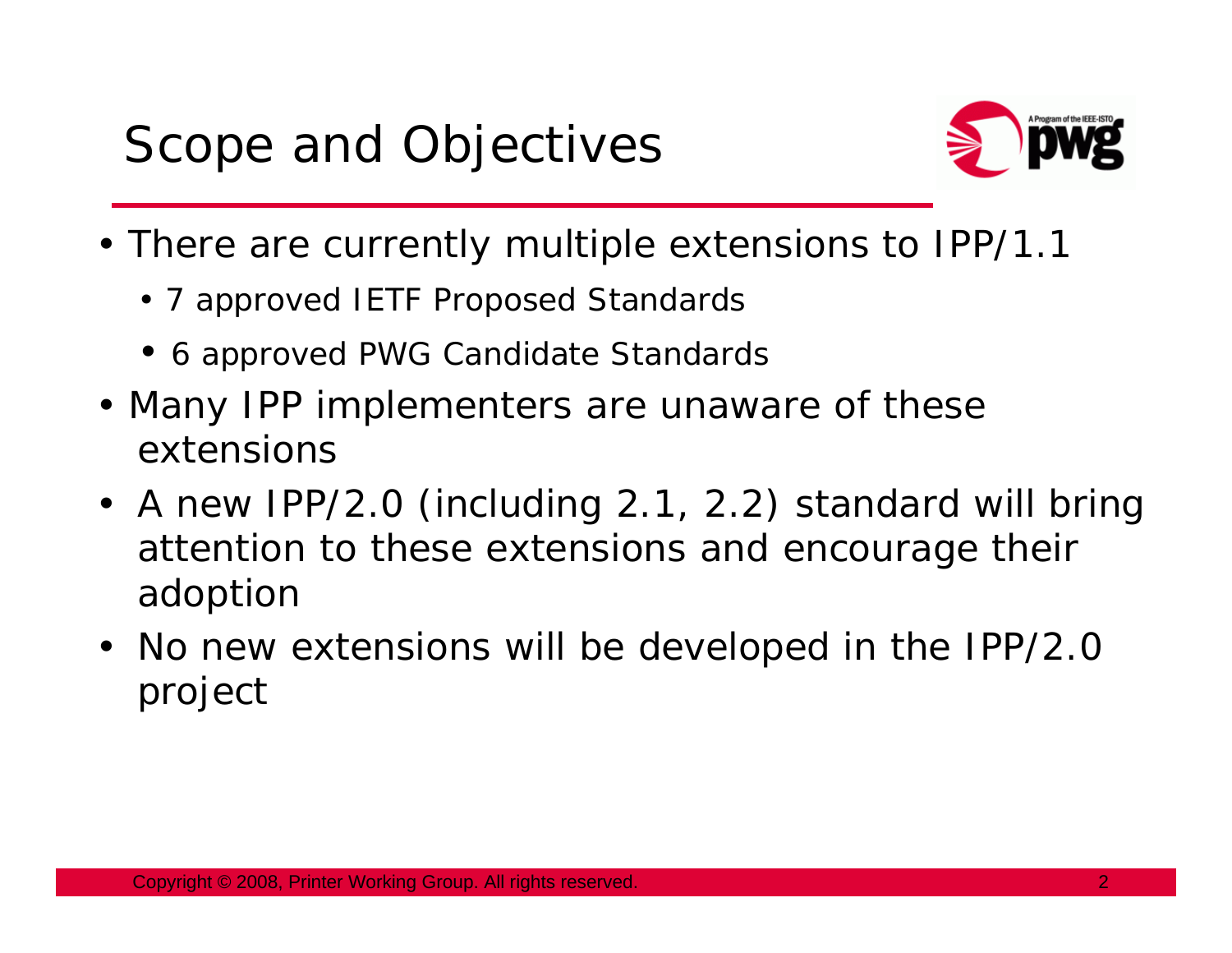



- **IPP WG Chairs:** Paul Tykodi (TCS) Shah Bhatti (Samsung)
- IPP WG Secretary Craig Whittle (Sharp)
- **IPP WG Document Editors** Mike Sweet (Apple) Ira McDonald (High North)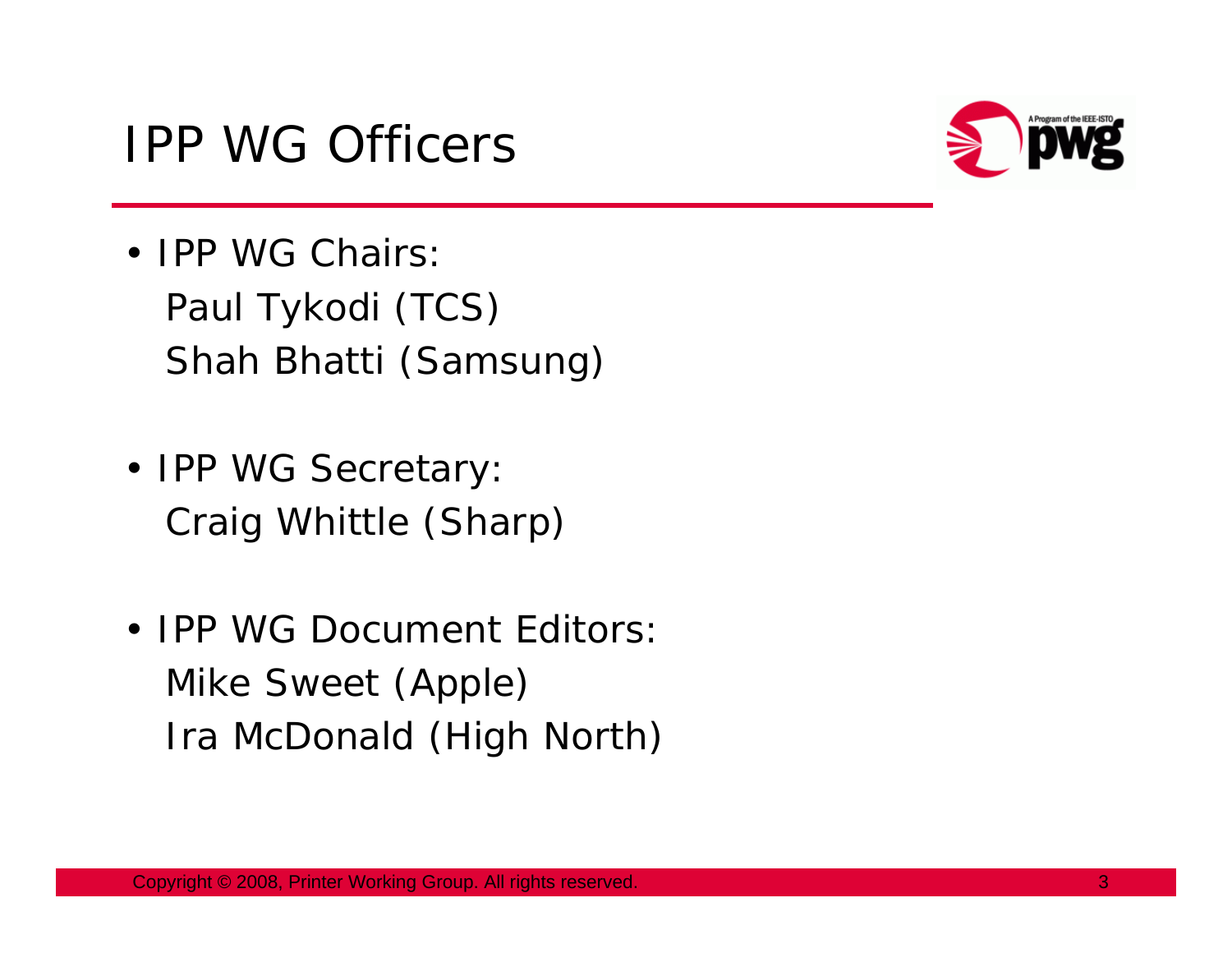## New IPP Versions



- IPP/2.0
	- Simple Workgroup Printer
- $\cdot$  IPP/2.1
	- Enterprise Printer Environment
- IPP/2.2
	- Production Printer Environment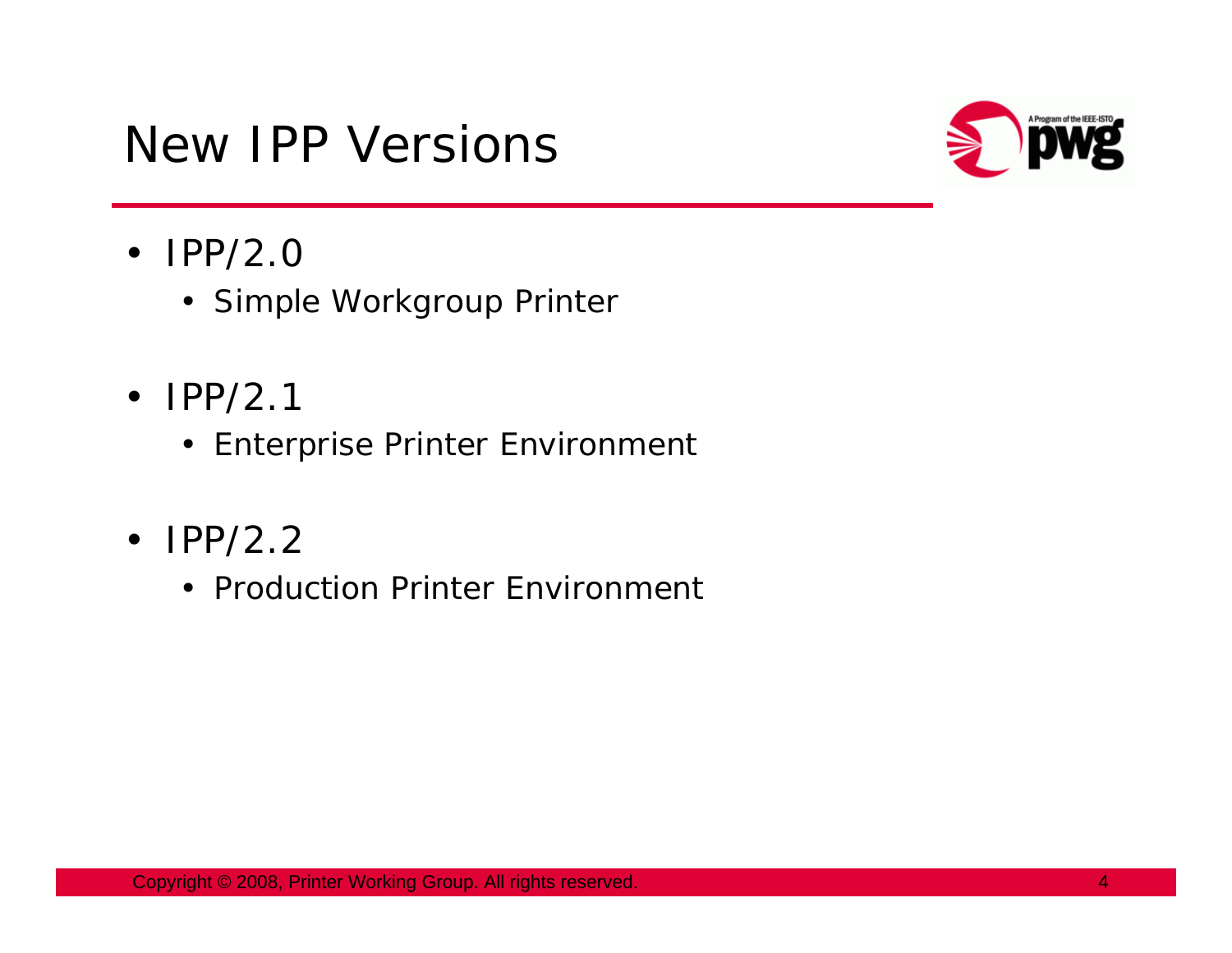## Current Status



- IPP/ 2.0
	- Working Draft nearly complete Interim Status
	- •Required Operations and Attributes list is stable
	- Current Version is November 18, 2008
- • IPP Printer State Reasons Extensions (PSX)
	- Needs to be prototyped
	- Working Draft complete Prototype Status
	- Current version is November 7, 2006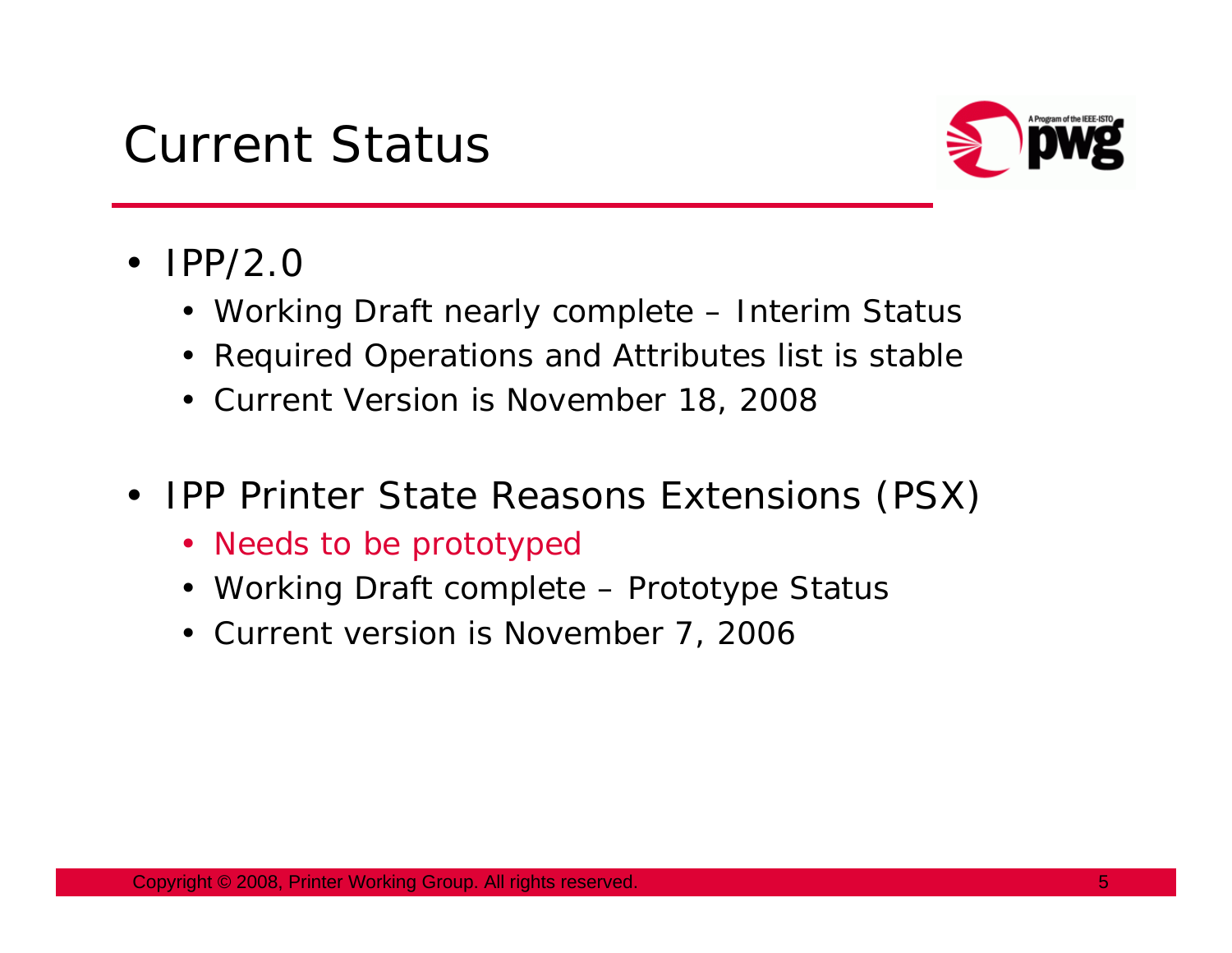



- • IPP/2.0
	- Complete editorial changes to Working Draft
	- Change status to Prototype
	- •Prototype reports from implementers
	- Change status to Stable and PWG Last Call
- • IPP Printer State Reasons Extensions (PSX)
	- Needs to be prototyped
	- Prototype reports from implementers
	- •Change status to Stable and PWG Last Call